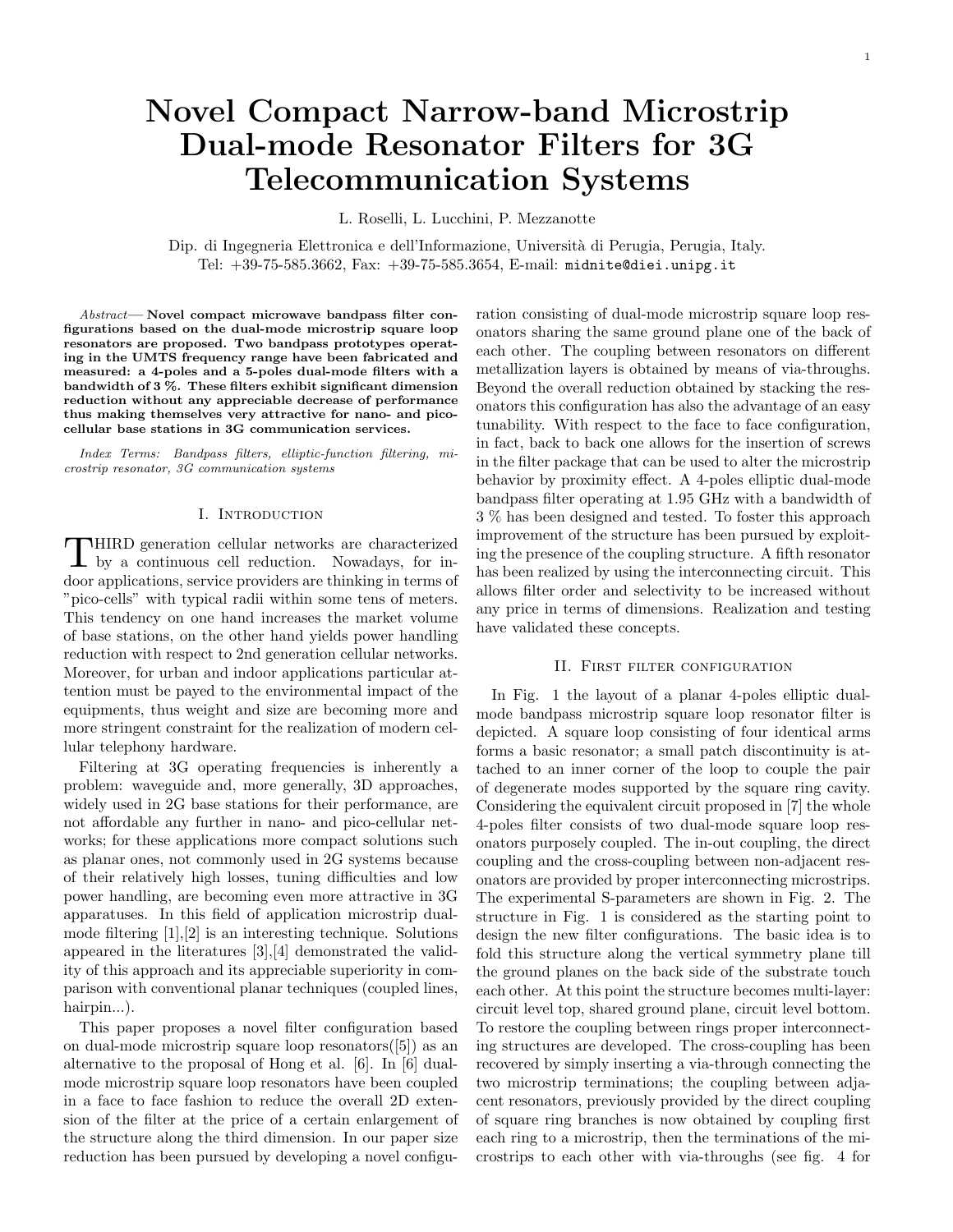more details). This structure has been designed and optimized by using AWR Microwave Office CAD suite. In particular, special attention has been devoted to optimize the dimension of the interconnecting structures in such a way as to find the proper length of the lines accounting for the presence of the via through. Prototype has then been realized by etching microstrip circuit on a Taconic TLC 32-0300 CH/CH substrate. After the realization (fig. 4) testing and characterization have been done. Fig. 5 shows the frequency responses of the filter. Return loss better than -15 dB, insertion loss close to -4 dB, good selectivity and out of band rejection have been obtained.

#### III. Second filter configuration

As soon as the structure has been validated a simple yet effective improvement has been developed. The idea behind this improvement is the exploitation of interconnecting structures to provide an additional resonator. The circuit designed to couple former adjacent rings can be easily recognized as a potential multi-layer microstrip resonators. This sub-circuit, in fact, was purposely designed in the previous filter not to resonate in order to avoid possible uncertainties at that stage of the development. At this stage the cited interconnection has been instead optimized to provide the fifth resonator allowing filter order increase. In order to simplify the structure a five resonator filter without cross coupling has been conceived. Again the structure has been designed and optimized by using AWR software (fig. 6) than the prototype has been realized (fig. 7) and tested. Fig. 8) and 9) show the narrow- and broad-band frequency response respectively. As expected, improvement in selectivity and out of band rejection have been obtained at the expense of a slight increment of losses.

## IV. CONCLUSION

Novel planar microwave filtering structures operating in the UMTS frequency range have been developed by stacking microstrip dual-mode resonators one on the back of each other. Coupling problems have been solved by developing proper sub-circuits that in a second stage of development have been used to increase the order and selectivity of the original configuration without further expense in terms of size. Realization and measurements have been provided. Significant dimension reduction without appreciable decrease of performance has been demonstrated.

### V. Acknowledgments

Authors wish to acknowledge the contribution of AWR and Taconic that included The University of Perugia in their programs to support educational institutions by providing SW at special price and free samples of substrates respectively.

Special acknowledge is due to Dr. Giuseppe Fabiano (Medeos S.r.l.) as a representative of both companies.

#### **REFERENCES**

[1] J. A. Curtis and S. J. Fiedziuszko, "Miniature dual mode microstrip filters," in IEEE International Microwave Symposium, pp. 443–446, 1991.



Fig. 1. Layout of the conventional configuration for a 4 -poles dualmode elliptic bandpass filter.(substrate Taconic TLY 5A-0200)



Fig. 2. Experimental S-parameter results of the structure of Fig 1

- [2] R. R. Mansour, "Design of superconductive multiplexers using single-mode and dual-mode filters," IEEE Trans. Microwave Theory Tech., vol. 42, pp. 1411–1418, 1994.
- [3] C.-C. Yu and K. Chang, "Novel compact elliptic-function narrowband bandpass filters using microstrip open-loop resonators with coupled and crossing lines," IEEE Trans. Microwave Theory Tech., vol. 46, no. 7, pp. 952–958, 1998.
- [4] J.-S. Hong and M. J. Lancaster, "Design of highly selective microstrip bandpass filters with a single pair of attenuation poles at finite frequencies," IEEE Trans. Microwave Theory Tech., vol. 48, no. 7, pp. 1098–1106, 2000.
- [5] J.-S. Hong and M. J. Lancaster, "Bandpass characteristics of new dual-mode microstrip square loop resonators," Electron. Lett., vol. 31, pp. 891–892, May 1995.
- [6] J.-S. Hong and M. J. Lancaster, "Realisation of quasielliptic function filter using dual-mode microstrip square loop resonators," Electron. Lett., vol. 31, pp. 2085–2086, Nov. 1995.
- [7] A. E. Williams, "A four-cavity elliptic waveguide filter," IEEE Trans. Microwave Theory Tech., vol. 18, pp. 1109–1114, Dec. 1970.